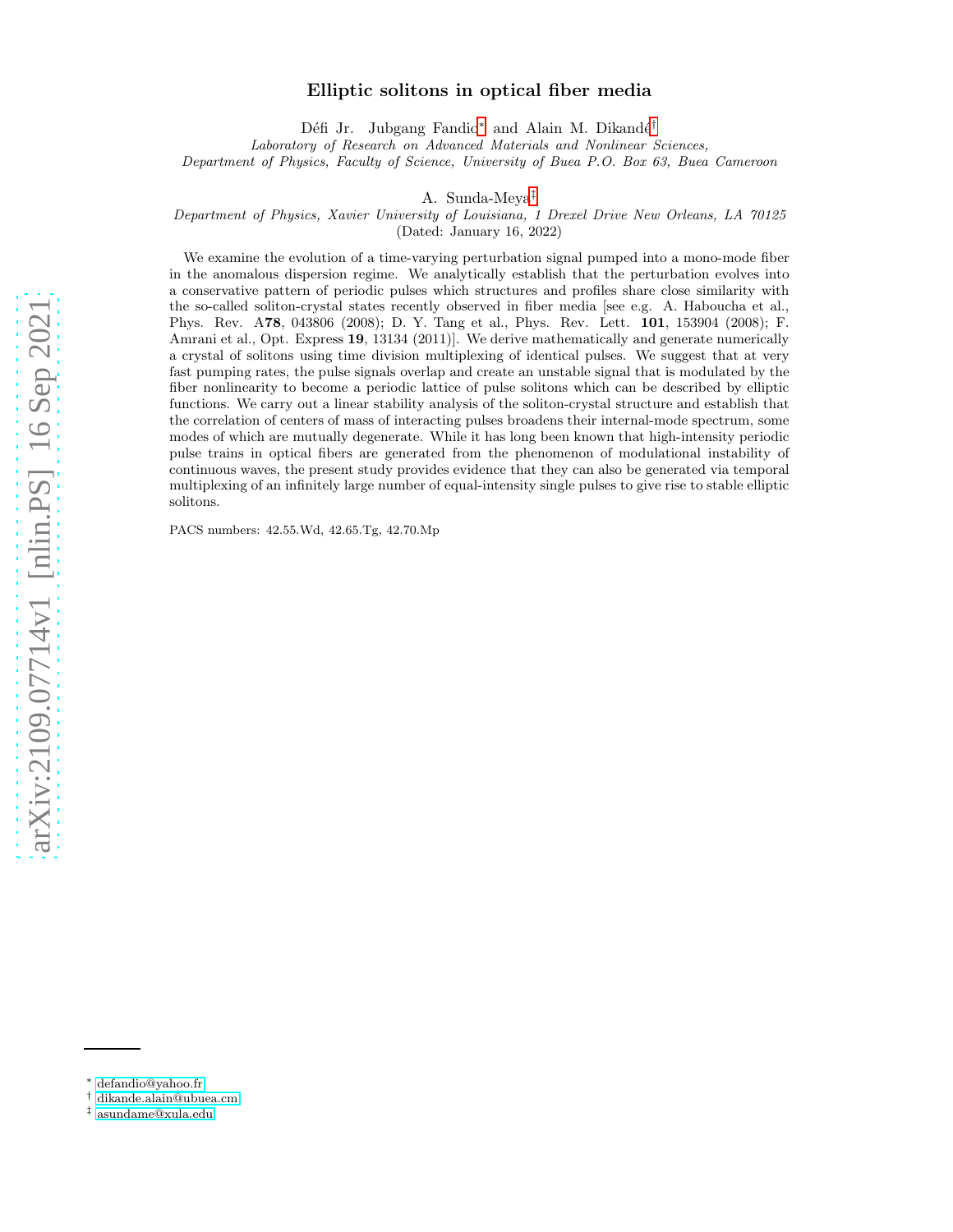## I. INTRODUCTION

Optical sources able to generate wavelength tunable ultra-short pulse trains with high quality and high-repetition rates have attracted a great deal of attention in the recent past [\[1,](#page-8-0) [2](#page-8-1)]. These specific structures find important application in optical networks combining wavelength division multiplexing and optical time domain multiplexing transmission techniques [\[1,](#page-8-0) [2\]](#page-8-1). Traditionally soliton operations in optical media have been associated with a net negative dispersion, given that the balance between a negative dispersion and the nonlinear optical responses (Kerr and non-Kerr) of the media is more likely to promote nonlinear transform-limited pulses [\[3\]](#page-8-2).

Although a full description of most real optical fiber networks as well as fiber laser media generally requires the account of several complex processes interfering in the system dynamics (high-order dispersions processes, loss and gain dynamics and so on), the fundamental optical soliton (pulse-shape signal) observed in these systems is generic from the nonlinear Schrödinger equation [\[4](#page-8-3)]. Among other possible optical soliton structures that can also be derived from the nonlinear Schrödinger equation multi-soliton complexes are particular, due to their suitability for high-bit and high-repetition rate data transfer technology. These include harmonically mode-locked vector solitons, soliton crystals and bound soliton states representing a periodic lattice of pulses distributed in a one-dimensional chain and that have recently been the subject of intense theoretical investigations, in connection with a broad range of optical-wave transmission phenomena [\[5](#page-8-4)[–11\]](#page-8-5).

Our main point of focus in this work are the periodic trains of high-intensity signals [\[12](#page-8-6)[–16](#page-8-7)] that have been reported recently in passively mode-locked double cladd fiber lasers, where each pulse in the trains appears to be a double time scale comb-like signal consisting of a pulse soliton hosting a quasi-periodic pattern of solitons at its apex and whose self-ordering may stem from the phase-locking of wave components modulated by gain variation [\[14,](#page-8-8) [15\]](#page-8-9). To this last point theoretical investigations of the stability of steady wave spread in optical fibers have long predicted [\[1,](#page-8-0) [2\]](#page-8-1) that the nonlinear Schrödinger equation could admit a family of periodic soliton solutions represented by Jacobian elliptic functions. On the other hand it is well established that in the anomalous regime of dispersion, modulational instability can generate a web of bound pulses whose inter-pulse length is controlled by an external mechanism [\[17\]](#page-8-10). In general high-power input pulses are necessary to trigger pulse interaction but the effect is relatively unstable and the bound pulse train eventually splits into independent pulses after few kilometers of propagation. Methods to compensate for this inconvenience might be enclosing the fiber into a Fabry-Perot resonator, or by using dispersion-managed systems. The gain acquired by modulational instability in the first method or by timing-jitter reduction, as illustrated in [\[18](#page-8-11)] in the second case, provides enough energy for pulse interaction. Pulse repetition control can be achieved by means of self-starting laser pumps [\[19](#page-9-0), [20](#page-9-1)] able to generate ultra-short high energetic pulses into the fiber.

In this paper we examine the intimate structure (width, tails and mutual separation between pulses) of the periodic trains of pulses reported recently in fiber lasers and called soliton-crystal signals [\[12](#page-8-6)[–16\]](#page-8-7). In particular we wish to establish unambiguously the connection between the elliptic-wave solution of the cubic nonlinear Schrödinger equation, and the pattern formed by means of time division multiplexing of pumped pulses [\[4\]](#page-8-3) thus emphasizing the minor role of the gain dynamics in the formation mechanism of soliton crystals while the gain is expected to hold a more major role in the pulse interaction stengths and the soliton-crystal stability in general.

In section [II](#page-1-0) we present the model consisting of a cubic nonlinear Schrödinger equation for a single-mode fiber, and find exact nonlinear periodic-wave solution representing elliptic soliton structures. In section [III](#page-3-0) we revisit a familiar reconstruction scheme (see e.g. [\[4,](#page-8-3) [16](#page-8-7)]) in order to identify the pulse distribution in the soliton crystal. In this respect we consider a standard ansatz [\[4,](#page-8-3) [16\]](#page-8-7) describing a multiplex state of periodically spaced solitons, that can be obtained by repetitively pumping an infinitely large number of pulses into the fiber. We expand the ansatz and find an analytical wave function that permits a direct comparision with the elliptic-soliton solution of the nonlinear propagation equation. Next a numerical implementation of the time division multiplexing of identical pulses is carried out now with a finite number of pulses, to illustrate the consistency of the proposed theoretical reconstruction scheme with experimental results [\[12](#page-8-6), [13](#page-8-12)]. In section [IV](#page-5-0) we carry out a linear stability analysis to check the robustness of the soliton-crystal structure against small-amplitude noises, in this context we point out the implication of the multiplexing of equal-intensity pulses on the stability of individual pulses as well as the multiplex state. Concluding remarks follow in section [V.](#page-8-13)

# <span id="page-1-0"></span>II. THE MODEL AND ELLIPTIC-SOLITON STRUCTURES

The propagation of slowly varying wave envelopes in optical fibers exhibiting weak dispersion and weak nonlinearity, is governed by the cubic nonlinear Schrödinger equation:

<span id="page-1-1"></span>
$$
i\frac{\partial q(z,t)}{\partial z} - \frac{1}{2}\beta_2 \frac{\partial^2 q(z,t)}{\partial t^2} + \gamma |q(z,t)|^2 q(z,t) = 0,\tag{1}
$$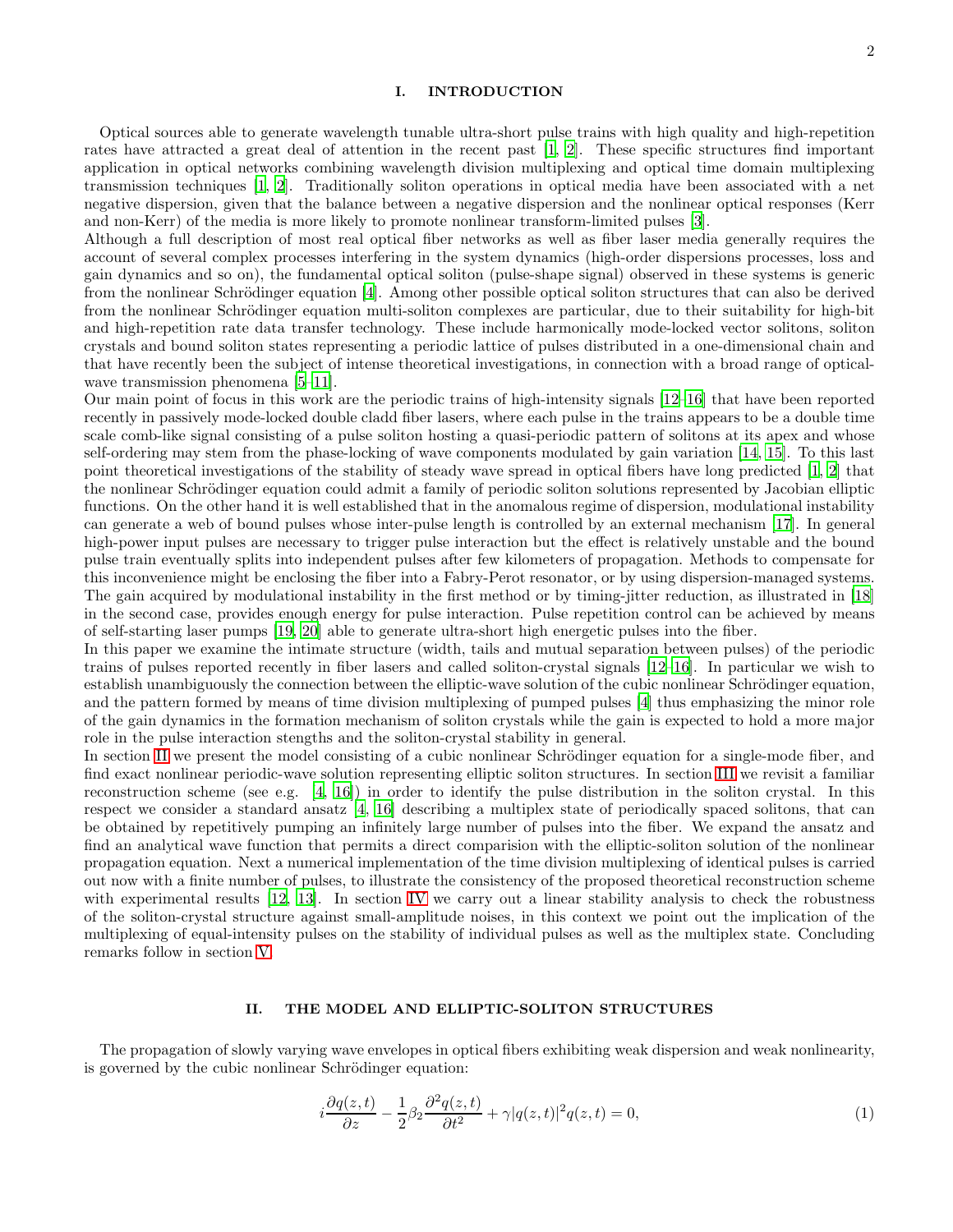

<span id="page-2-1"></span>FIG. 1. Elliptic-soliton solution to the nonlinear amplitude equation [\(2\)](#page-2-0), for two different values of the parameter of pulse dispersion k: (a) Periodic network of sharp pulse signals for large dispersion parameter  $(k = 0.98)$ , (b) Elliptic-wave decay into a quasi-continuous signal for small dispersion parameter  $(k = 0.6)$ .

where z is the spatial coordinate of the envelope, t is the propagation time,  $\beta_2$  is the group velocity dispersion of the fiber material and  $\gamma$  is the nonlinear Kerr coefficient accounting for self-phase modulation. The slowly varying wave envelope  $q(z, t)$  is normalized such that the square of its magnitude represents the power transmitted throughout the fiber. For weak fields, nonlinear effects are neglected and the solution to  $eq(1)$  $eq(1)$  is a steady-state wave that disperses along the fiber core and vanishes in the cladding.

We assume that the slowly varying amplitude  $q(z, t)$  injected by the pump is a strong time-varying perturbation that temporally awakes nonlinear effects in the fiber, in this respect we set  $q(z,t) = a(t)e^{i\beta z}$  where  $\beta$  is the wave parameter. The amplitude  $a(t)$  of the signal governing the temporal evolution of the envelope then obeys the equation:

<span id="page-2-0"></span>
$$
\left(\frac{da}{dt}\right)^2 = -\frac{2\beta}{\beta_2}a^2 + \frac{\gamma}{\beta_2}a^4 + C,\tag{2}
$$

where C is the constant of energy integral that determines profiles of the amplitude  $a(t)$ . For a localized profile we expect a rapid evanescence of the wave outside its time-bandwidth such that the constant C tends to zero. In the anomalous dispersion regime  $(\beta_2 < 0)$ , the localized-wave solution is a single hyperbolic-secant pulse given by:

$$
a(t) = \sqrt{\frac{2\beta}{\gamma}} \ sech\left[\sqrt{\frac{-2\beta}{\beta_2}}(t - t_0)\right],\tag{3}
$$

the shape of which is independent on the autocorrelation trace and propagation distance such that its "soliton" identity is always preserved. When the constant  $C$  is non-zero and negative, energetic conditions become detrimental to the hyperbolic-secant pulse. However we can still find nonlinear solutions to the amplitude equation as:

<span id="page-2-2"></span>
$$
a(t) = \sqrt{\frac{2\beta}{\gamma (2 - k^2)}} dn \left[ \sqrt{\frac{-2\beta}{\beta_2 (2 - k^2)}} (t - t_0), k \right].
$$
\n(4)

In the last formula dn is the Jacobi elliptic delta function of modulus  $k$   $(0 < k \le 1)$ , while  $t_0$  is an arbitrary initial time.

The Jacobi elliptic dn function is periodic in its time argument  $t$  with a time period:

$$
\tau = 2K(k)\sqrt{\frac{\beta_2(2-k^2)}{-2\beta}},\tag{5}
$$

with  $K(k)$  the Elliptic Integral of first kind. In fig. [1,](#page-2-1) we sketched the autocorrelation trace of the Jacobi elliptic delta function signal [\(4\)](#page-2-2). Possible numerical values for characteristic parameters are  $\beta = 1.55 \mu m$ ,  $\beta_2 = -15ps^2/km$ and  $\gamma = 25W^{-1}/km$  and correspond to typical data common in most fiber laser setups [\[12](#page-8-6)[–15\]](#page-8-9). As fig. [1](#page-2-1) shows, the dn function describes bound states of periodically spaced pulses forming a soliton crystal [\[6](#page-8-14)[–10\]](#page-8-15). Remarkably small values of the modulus k tend to increase the pulse density in the crystal whereas large values of this parameter isolate each pulse, as a matter of fact when  $k = 1$  the soliton crystal breaks down and the single-pulse regime is favored. Its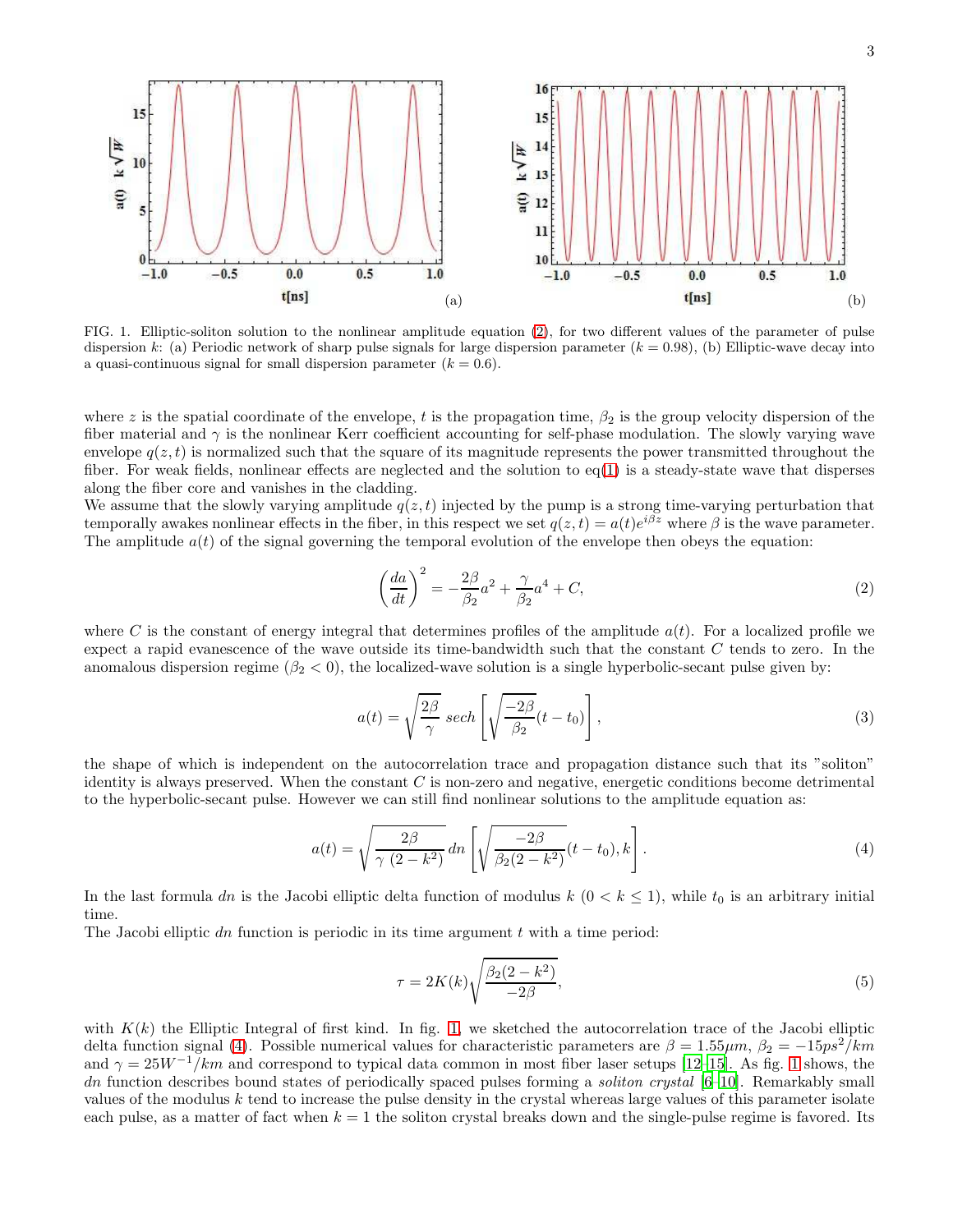

<span id="page-3-3"></span>FIG. 2. Autocorrelation trace of the periodic train of bound solitons, obtained from analytical reconstruction by time division multiplexing of identical pulses (eq. [7\)](#page-3-1).

turns out that the modulus k can be readily regarded as the parameter of pulse dispersion.

The presence of the autocorrelation propagation parameter of the envelope, as well as its conservative nature manifested in the distance-independent power transmitted, are relevant characteristics providing the envelope eq. [\(4\)](#page-2-2) with a "soliton" feature. We can therefore conclude that the Jacobi dn function stands for a good mathematical representation of a soliton crystal. Since the generic wave equation [\(1\)](#page-1-1) is integrable, all physical features arising from the propagation of waves will be intrinsic to such system such that the soliton crystal structure is clearly an essential profile of light envelopes in Kerr nonlinear optical media.

### <span id="page-3-0"></span>III. SOLITON-CRYSTAL RECONSTRUCTION

### A. Analytical reconstruction

It has long been established [\[2,](#page-8-1) [17](#page-8-10), [18\]](#page-8-11) that nonlinear-wave generation in optical fibers results from the modulational instability of continuous waves. The modulational instability in this case can lead either to a single pulse [\[19](#page-9-0)], as for instance a strong hyperbolic secant pulse produced by the superposition of continuous waves oscillating at a constant frequency shift, or to a train of pulses [\[21,](#page-9-2) [22](#page-9-3)]. It would however be interesting to examine the structure of a periodic train of pulses constructed by time division multiplexing [\[4\]](#page-8-3) of an infinitely large number of pulses, which in fact would be the output signal resulting from the interaction of pulses pumped into the fiber by a pulse-mode laser at a given period. In this last goal we consider a laser pump injecting pulses into a standard mono-mode fiber at finite wavelengths, in the weak anomalous dispersion regime  $\beta_2$ . Let the hypothetical time multiplexed output signal  $A(t)$ be expressed as  $[4, 16]$  $[4, 16]$ :

<span id="page-3-2"></span>
$$
A(t) = \sum_{n = -\infty}^{\infty} \sqrt{\frac{2\beta_m}{\gamma}} \operatorname{sech}\left[\sqrt{\frac{-2\beta_m}{\beta_2}}(t - t_0 - n\tau_A)\right],\tag{6}
$$

where the subscript m refers to the propagation mode and  $\tau_A$  is the period at which the pulses are pumped into the fiber. In the case of multi-mode transmission the sum in eq. [\(6\)](#page-3-2) is not integrable [\[9](#page-8-16)] and thus does not yield an exact solution. However if we consider the case of identical pulses  $(\beta_m = \beta)$  this sum becomes exact forming the bound states:

<span id="page-3-1"></span>
$$
A(t) = 2\sqrt{\frac{\beta_2}{\gamma}} \frac{K(k)}{\tau_A} dn \left[2K(k)\frac{t}{\tau_A}, k\right].
$$
 (7)

According to eq [\(7\)](#page-3-1) as well as fig[.2,](#page-3-3) pulses periodically pumped into the optical fiber interact instantaneously to form a periodic pattern of identical pulse solitons under the anormalous regime of dispersion. Because of the similarity between formula [\(7\)](#page-3-1) and the elliptic-wave solution to the nonlinear amplitude equation obtained in the previous section, we can state unambiguously that the soliton-crystal state created by time division multiplexing has the same structural feature as the elliptic-wave solution to the propagation equation. Namely we also expect the time division multiplexed pulses state to decay into a quasi-continuous wave signal when the dispersion parameter k decreases from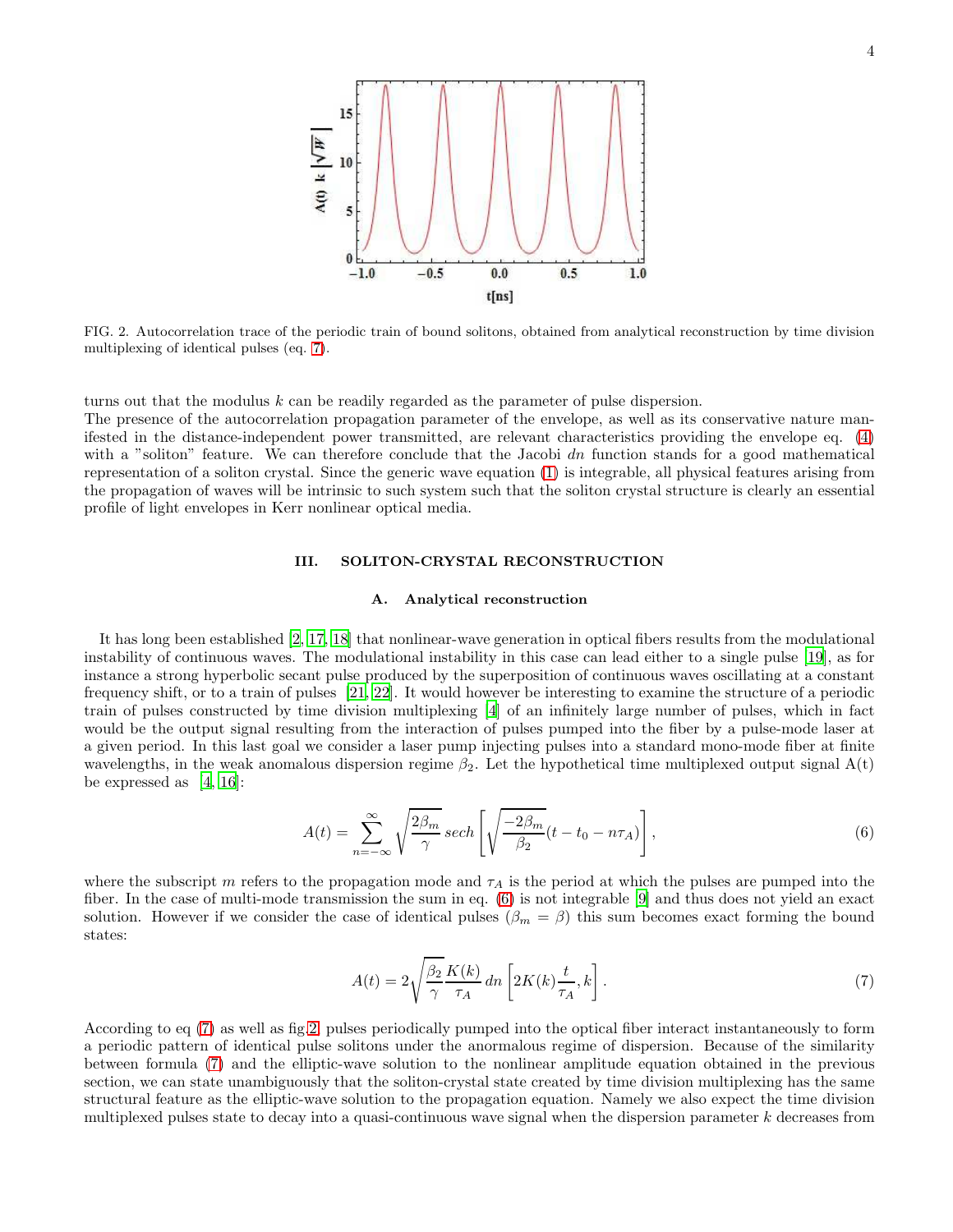its maximum  $k = 1$ , while pulses in the soliton crystal will be sharp and well separated as k tends to one. It is relevant at this step to stress that from the standpoint of exact mathematical treatment the sum of an infinite number of secant hyperbolic pulses as given by formula [\(6\)](#page-3-2), to obtain the elliptic-wave structure formula [\(7\)](#page-3-1), must be supplemented with the existence condition:

$$
\tau_A = \frac{\pi K(k')}{\lambda K(k)},\tag{8}
$$

where

$$
\lambda = \sqrt{\frac{-2\beta}{\beta_2}}, \quad k' = \sqrt{1 - k^2},\tag{9}
$$

that links the pumping period  $\tau_A$  to the width at half height of individual pulses  $\lambda$  in the pulse multiplex. This existence condition also determines the stability of the soliton-crystal state, indeed when k tends to one  $\tau_A$  tends to infinity which is consistent with the fact that dn tends to sech when  $k \to 1$ . On the other hand, as k decreases  $\tau_A$ also decreases such that the separation between pulses is not large enough for the pulses to preserve their full identity in the soliton-crytal state, causing a decay of the soliton crystal into quasi-continuous wave signals.

Experimental evidences on soliton-crystal structures [\[12](#page-8-6)[–16\]](#page-8-7) have established that high pumping rates favor solitons interaction and increase the intensity of the soliton crystal. When the group velocity dispersion is sufficiently high, the input pulses overlap and become a bound state that is modulated by the fiber nonlinearity into a chain of periodic pulses [\[23](#page-9-4)]. It is remarkable from formula [\(7\)](#page-3-1) that the amplitude of the time division multiplexed signal is inversely proportional to the puming period  $\tau_A$  which depends solely upon the pump. In particular this formula suggests that to generate a regular well-shaped pulse train practically it is desirable to pump high energetic pulses with the shortest widths possible, and passively mode-locked lasers are suitable for such pump because they can repetitively generate pulses of the order of femtosecond [\[19](#page-9-0), [20\]](#page-9-1). Titanium-doped sapphire lasers passively mode-locked by use of slow saturable absorbers, for instance, are able to generate 10 to 30 fs pulses. Furthermore self-starting passively modelocked lasers that continuously generate trains of pulses once turned on appear to be good candidates for pumping periodically a large number of pulses in the process of time division multiplexing [\[4](#page-8-3), [20\]](#page-9-1), in this last context the separation between pulses would theoretically correspond to the round trip time of the laser cavity as observed in the harmonic mode-locking-induced periodic bunching of pulse signals [\[12,](#page-8-6) [24\]](#page-9-5).

# B. Numerical reconstruction

In experiments on multi-pulse processing it can be necessary to reconstruct the observed periodic pattern of pulses analytically as well as numerically, for a better understanding of their fundamental properties. Indeed, unlike the analytical reconstruction scheme where we needed to sum an infinite number of pulses to be able to find a single function comparable to the elliptic-wave solution to the propagation equation, in the numerical reconstruction we can consider a large but finite number of pulses and comparing the structure obtained from this numerical sum over a finite number of pulses with the elliptic-wave signal, is also relevant.

For the numerical reconstruction we use the ansatz:

$$
A(t) = \sum_{n=-N/2}^{N/2} \sqrt{\frac{2\beta_m}{\gamma}} sech\left[\sqrt{\frac{-2\beta_m}{\beta_2}}(t - t_0 - n\tau_A)\right],
$$
\n(10)

where N is the number of pumped pulses. By considering a hundred of identical pulses ( $\beta_m = \beta$ ) a two-time-scale signal is produced as seen in fig. [3:](#page-5-1) a slow-time scale large pulse, and a fast-time scale soliton crystal. Suppose each pulse in the crystal is 44ps of width and is separated from its neighbour by  $\Delta t = 40fs$ . Evaluating the number of pulses in the crystal whose total length is 5ns, taking into consideration the pulse width and pulse seperation, yields 113 pulses in the soliton crystal. The excess in the number of pulses comes from the non-linear gain induced by the modulational instability of the interacting input pulses. The pulses are not as sharp as those experimentally observed in rare earth doped fiber lasers [\[14](#page-8-8)[–16\]](#page-8-7), because in the later context the immediate response of the medium to the laser gain dynamics modifies the propagation and the interaction of pulses in the crystal. This is not the case for our optical fiber model where we neglected the laser gain dynamics, so pulses are less intense and the autocorrelation compels them to a broader profile. In fact the formation of the analytically obtained time-division multiplexed signal, confirmed by the numerical reconstruction, perfectly agrees with the theory that pulse interaction caused by the overlap of pulses at the fiber input end generates an unstable signal that is reformed into a one-dimensional lattice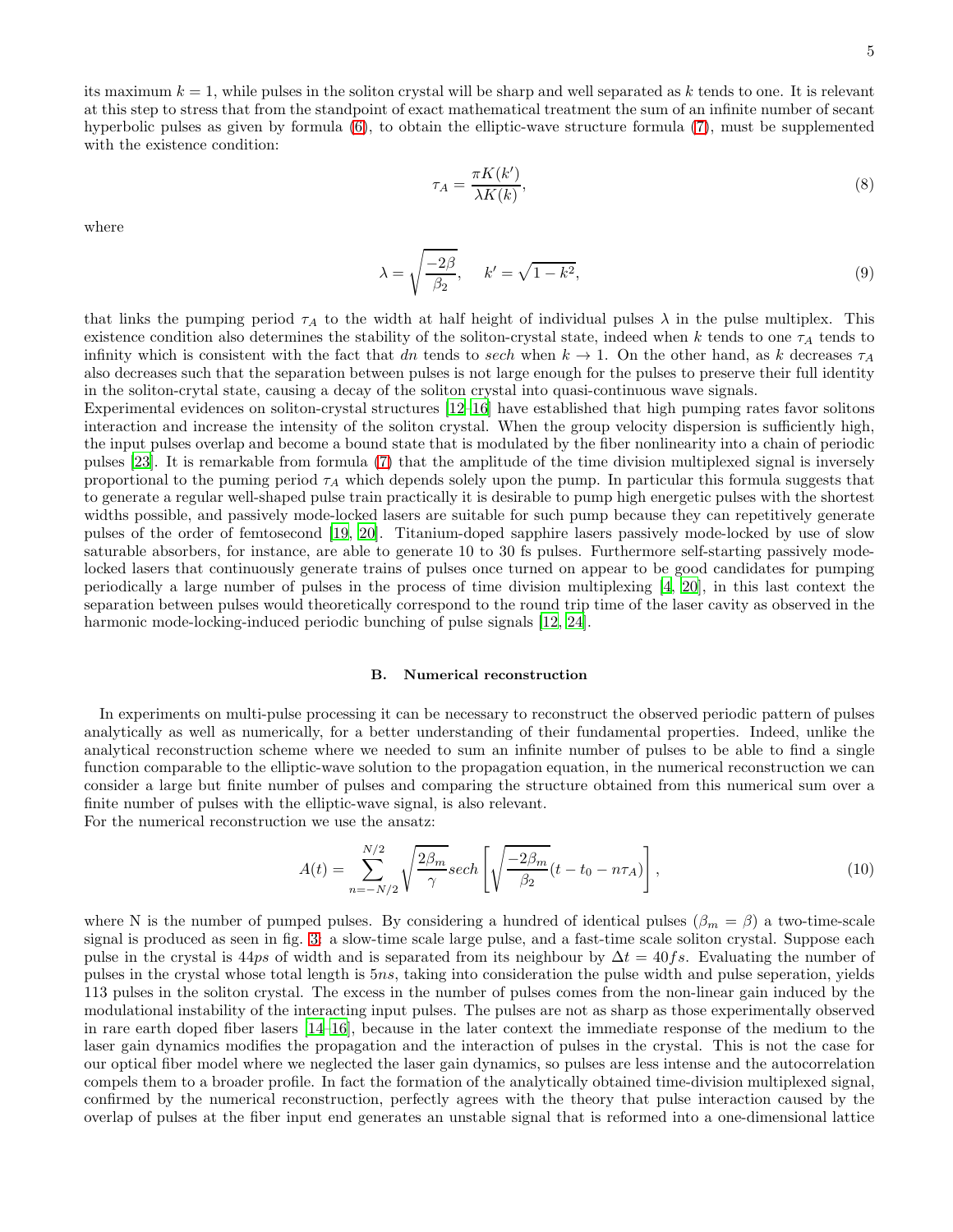

<span id="page-5-1"></span>FIG. 3. Numerically reconstructed signal at the pumping rate  $\tau_A = 23.248 \frac{1}{ns}$ : (a) Double time scale comb-like pulse, (b) Apex of the large pulse: Soliton crystal of finite length.



<span id="page-5-2"></span>FIG. 4. Autocorrelation trace of the reconstructed signal: (a) Strong modulation illustrated by the amplitude gap between the soliton crystal and the large pulse, (b) Minimal modulation at the threshold frequency.

of pulses. The pattern owes its periodic nature to the constant rate at which identical pulses are pumped into the fiber. A close observation of the periodic pattern behaviour, however, reveals a peculiar behaviour: pulse interaction is inversely proportional to the pumping period and we expect it to be minimal when the pumping period falls below the temporal width of each pulse, such that a pulse entering the optical fiber collides with its predecessor. However the numerical reconstruction illustrated by fig. [4](#page-5-2) shows a strong modulational instability when the pumping period is of the order of the pumped pulse width. The strength of the modulation can be qualitatively evaluated by the amplitude difference between the floor of the giant pulse and the lowest point of the soliton crystal. From a theoritical stand point, pulses start to interact when their tails overlap and we numerically determined that for our system this interaction starts when the separation time between pulses is a dozen times the width of each pulse as shown in fig. [4\(](#page-5-2)b). This observation is manifest of the wide bandwidth pulse solitons display in optical fibres.

# <span id="page-5-0"></span>IV. LINEAR STABILITY ANALYSIS OF THE SOLITON-CRYSTAL STRUCTURE

A not less relevant issue related to the study of nonlinear structures in optical media is their stability, once their existence is proven. This issue has been investigated at length for single pulse and dark soliton signals, particularly within the framework of linear stability analysis which provides an interesting way of testing their robustness against small-amplitude noises (see e.g.  $[25]$ ). For single-soliton signals the linear stability analysis of the wave equation  $(1)$ leads to an eignvalue problem for which the discrete spectrum consists of three localized modes with non-zero spatial modulations. From the standpoint of Physics these localized modes describe internal oscillations in the structure of the soliton signals that propagate together with the signals, and because of their non-zero energies they can be associated with "radiation-carrying" excitations in the propagating pulse background.

In the case of time-division multiplexed pulse states the interaction between pulses holds a key role in the stability of the structure as emphasized for instance in ref. [\[26\]](#page-9-7)). To this last point, for the soliton-crystal structure obtained in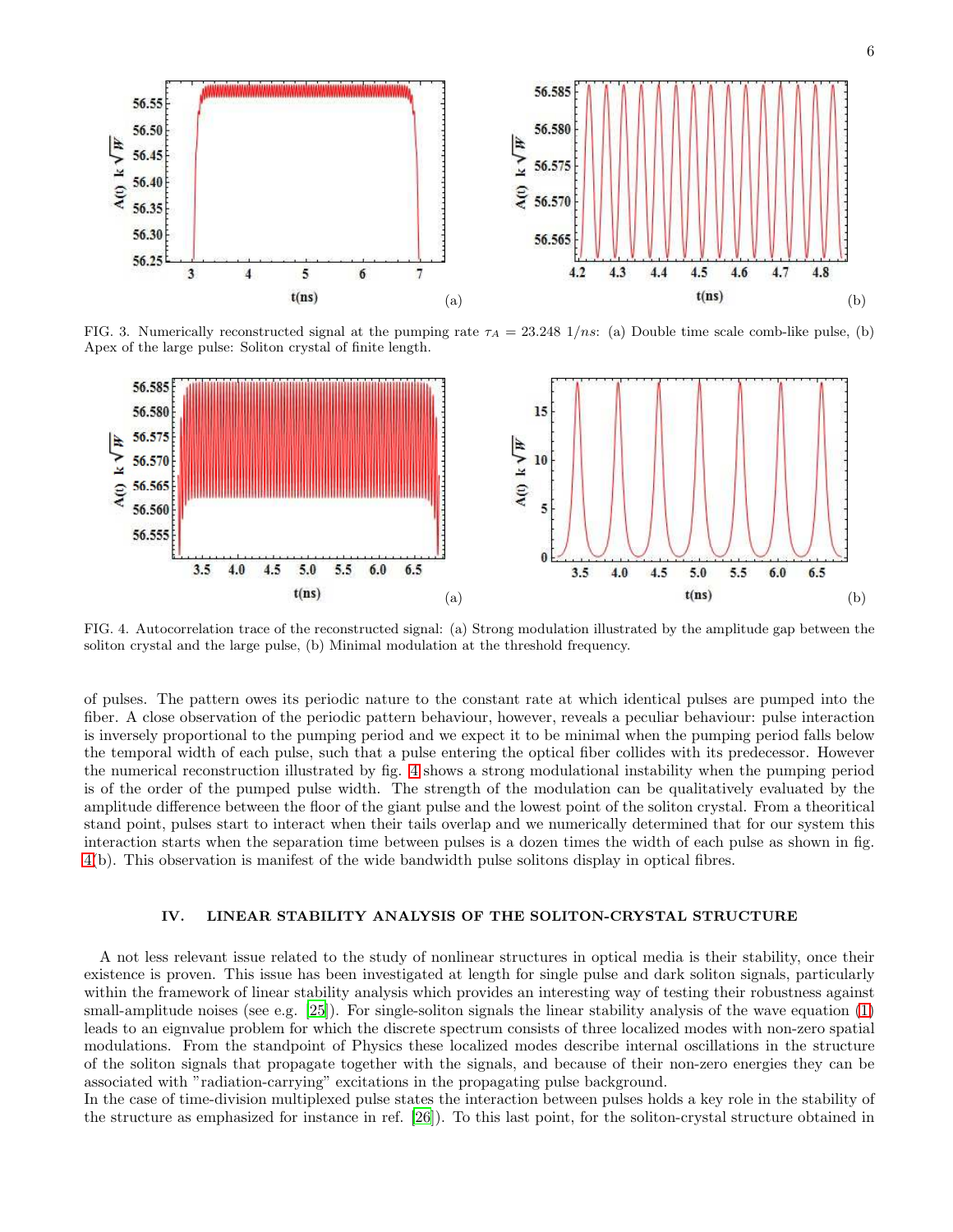the previous section the separation between individual pulses must be equal and therefore it is necessary to minimize their mutual interactions as well as the Gauss-Haus effect, two phenomena that tend to promote strong correlations between centers of mass of the interacting pulses. To explain the shape preservation (referred to as non-coalescence in ref. [\[26\]](#page-9-7)) of individual pulses as well as their propagation in a fixed time slot within the soliton-crystal structure, Buryak et al. [\[26\]](#page-9-7) suggested the possibility of oscillating tails on pulses that would compensate for the energy cost in pulse interactions with neighbour pulses through some effective potential.

In our investigations of stability of the soliton-crystal structure we shall proceed through the linear stability analysis, in follozing this approach we expect the emergence of additional internal modes, besides the boundstates proper to each individual pulse, that would be consistent with new internal degees of freedom due exclusively to the correlation of centers of mass of the interacting pulses. Proceeding with, consider a small disturbance  $a_1(t)$  moving bound to the pulse-lattice envelope [\(4\)](#page-2-2) of the soliton crystal, which we now denote  $a_0(t)$ . With this let

$$
a(t) = a_0(t) + a_1(t)
$$
\n(11)

be the soliton-crystal envelope dressed with the noise  $a_1(t)$ , replacing  $a(t)$  in the envelope equation derived from [\(1\)](#page-1-1), to the linear order we find the following eigenvalue equation:

<span id="page-6-0"></span>
$$
\left[\frac{\partial^2}{\partial \tau^2} - 6k^2 \operatorname{sn}^2(\tau)\right] a_1(\tau) = E(k) a_1(\tau), \quad E(k) = 2 \frac{3\beta_2 \lambda^2 + \beta}{\beta_2 \lambda^2}.
$$
\n
$$
(12)
$$

This is Lamé's eigenvalue problem of second order [\[9](#page-8-16), [10](#page-8-15)] in which  $sn(\tau)$  is the Jacobi sine function of argument  $\tau = \lambda t$ . The eigenvalue problem [\(12\)](#page-6-0) possesses both discrete and continuous modes all describing radiative modes of the soliton-crystal profile. Discrete modes are of particular interest since they represent localized excitations in the background of the soliton crystal.

For eq. [\(12\)](#page-6-0) there are five distinct localized modes [\[27\]](#page-9-8) namely:

<span id="page-6-1"></span>
$$
a_{11}(\tau) = a_{11}(k)cn(\tau)dn(\tau), \quad \beta_{11} = (5 - k^2)|\beta_2|\lambda^2/2,
$$
\n(13)

<span id="page-6-4"></span>
$$
a_{12}(\tau) = a_{12}(k)cn(\tau)sn(\tau), \quad \beta_{12} = (2 - k^2)|\beta_2|\lambda^2/2,
$$
\n(14)

<span id="page-6-5"></span>
$$
a_{13}(\tau) = a_{13}(k)sn(\tau)dn(\tau), \quad \beta_{13} = (5 - 4k^2)|\beta_2|\lambda^2/2,
$$
\n(15)

<span id="page-6-2"></span>
$$
a_{14,15}(\tau) = a_{14}(k) \left[ sn^2(\tau) - \frac{1+k^2}{3k^2} \mp \frac{\sqrt{1-k^2(1-k^2)}}{3k^2} \right],
$$
  

$$
\beta_{14,15} = \left[ 2 - k^2 \pm \frac{\sqrt{1-k^2(1-k^2)}}{2} \right] |\beta_2| \lambda^2,
$$
 (16)

where  $a_{1j=1,2,3,4,5}(k)$  are their (constant) amplitudes. In fig. [5](#page-7-0) we sketched the five internal modes for  $k = 0.97$  (left column) and  $k = 1$  (right column), respectively.

Graphs in the right column of fig. [5](#page-7-0) are particularly instructive given that when  $k = 1$ , the separation between pulses becomes infinite and the soliton crystal decays into a singl pulse. Thus, according to shape profiles in the right column of fig. [5,](#page-7-0) the single-pulse signal possesses three distinct internal modes including a single-pulse shaped, a symmetric two-pulse and an asymmetric two-pulse boundstates all with positive spatial modulations  $\beta_{1j}$ . Actually this feature of the internal-mode spectrum of the single pulse suggests that the two additional modes appearing when  $k$  is smaller that one, as seen in the right column of fig. [5,](#page-7-0) are related to the correlation of centers of mass of the interacting pulses.

As a final remark, we would like to stress that the linear stability analysis provides a very efficient way of probing the soliton stability and particularly its shape invariance under translation. To this last point, for the single-pulse signal one of the three localized modes is precisely the translation mode while the two others are related to localized excitations in the internal structure of the pulse interacting with the noise. We can determine which among the three boundstates is the translation mode by simply slighly translating the pulse by  $\tau_0$  from some temporal position t, which yields:

<span id="page-6-3"></span>
$$
a_{1s}(\tau + \tau_0) \propto a_{1s}(\tau) + \tau_0 a'_{1s}(\tau) + 0(\tau_0^2), \tag{17}
$$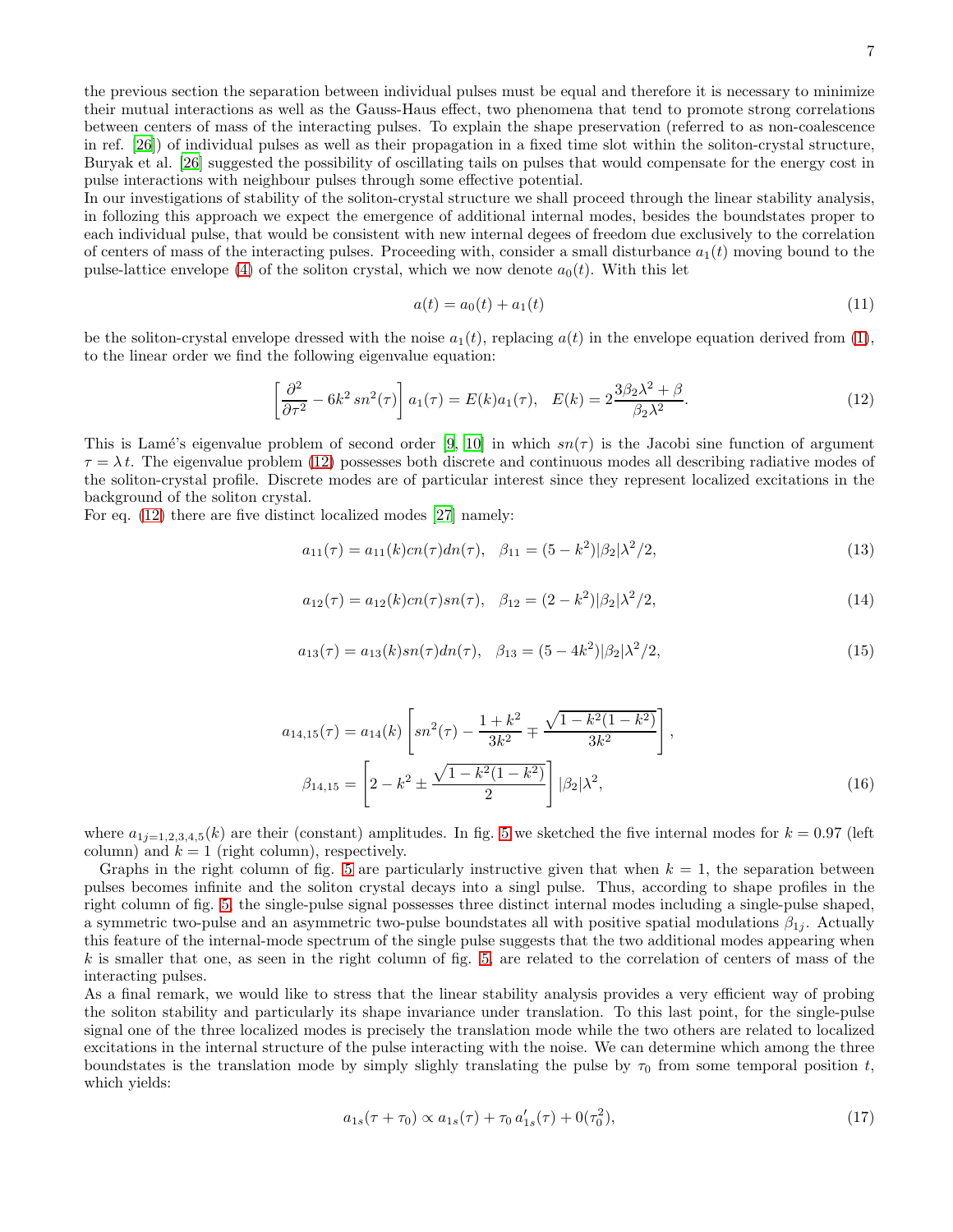

<span id="page-7-0"></span>FIG. 5. Wave profiles of the five boundstates  $a_{1j}$   $(j = 1, 2, 3, 4, 5)$  given by eqs. [\(13\)](#page-6-1)-[\(16\)](#page-6-2), for  $k = 0.98$  (left column) and  $k = 1$ (right column).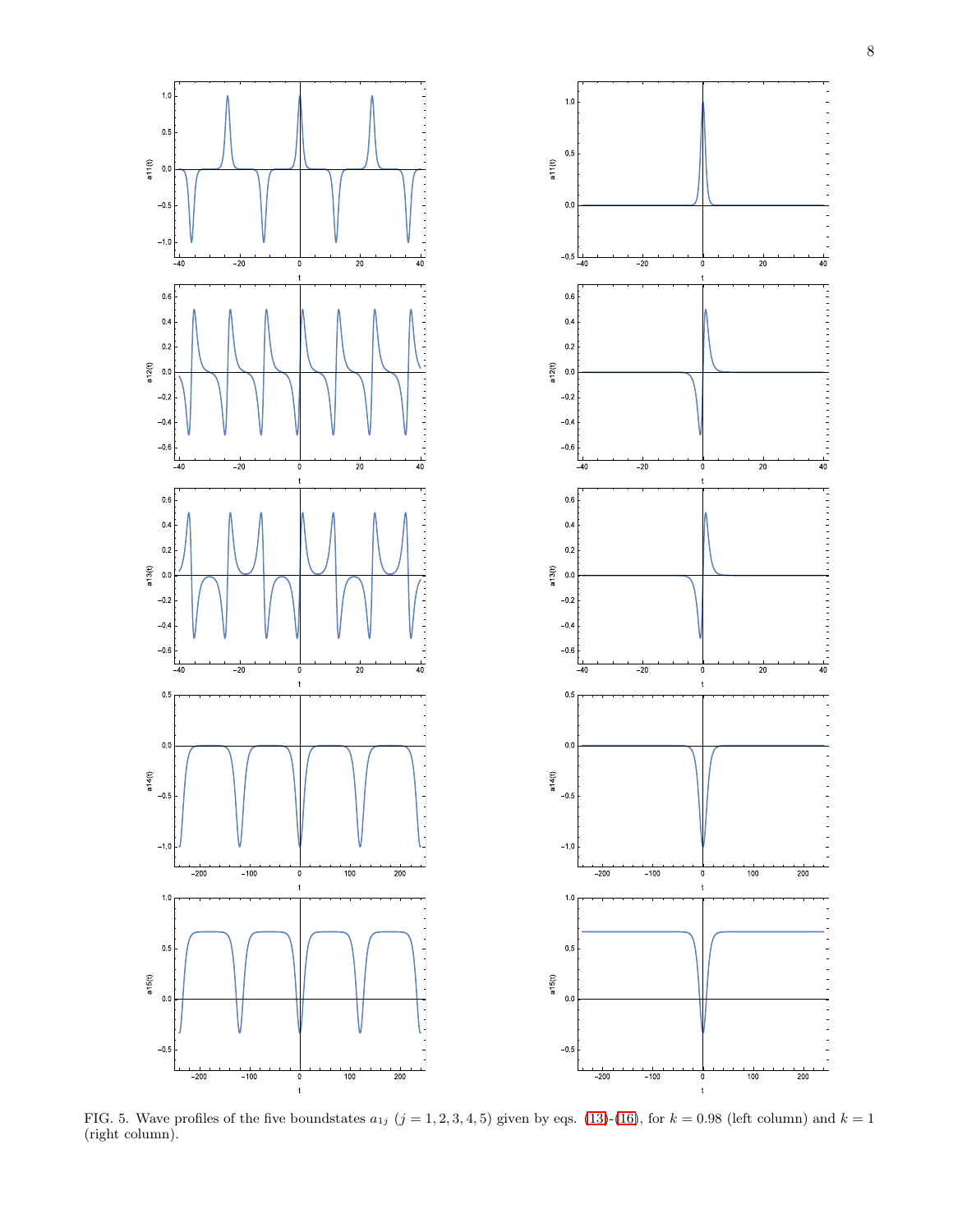where  $a'_{1s}(t)$  refers to time derivative of the field. For the single pulse the second term in the right hand side of formula [\(17\)](#page-6-3) is proportional to  $-sech(\tau)$ tanh( $\tau$ ), this is actually the function formula [\(14\)](#page-6-4) and the first graph in the right column of fig. [5.](#page-7-0) Similarly, an infinitesimal translation of the soliton crystal as a hole by  $\tau_0$  leads to the same expression [\(17\)](#page-6-3) with a translation mode proportional to  $sn(\tau)cn(\tau)$ . However, if we translate individual pulses prior to temporal multiplexing we find an additional interaction-bearing excitation proportional to  $sn(\tau)dn(\tau)$ , coinciding with the second boundstate [\(15\)](#page-6-5). Formulas [\(14\)](#page-6-4) and (15) show that the two modes tend to the same limit (same wave profile and same eigen energy) as  $k \to 1$ , so we can conclude that the correlation of centers of mass of individual pulses due to their interactions, broadens their internal-mode spectrum while inducing mode degeneracies.

# <span id="page-8-13"></span>V. CONCLUSION

In summary we have established that in the regime of anomalous dispersion soliton crystal patterns can emerge in a nonlinear optical medium through a time division multiplexing process, and we proceeded with its reconstruction by considering an experimental setup consisting of periodically pumping identical pulses at high repetition rates. The Jacobi elliptic delta function was found to provide a good representation of the temporal envelope signal in the solitoncrystal state. The numerical reconstruction of the signal by time divsion multiplexing of a large but finite number of pulses, has led to a comb-like signal similar to those observed in passively mode-locked fiber lasers and confirmed that modulational instability of pulses fuels the formation of soliton crystals. At some threshold pumping limit a pulse train is formed and evolves into a more stable double-time scale signal as the pumping frequency increases. The self-preserving features of the pulse-soliton lattice offer a suitable means of long distance signal convoy in fiber waveguides, as widely illustrated in several past studies.

To end it would be instructive stressing that the issue of theoretical reconstruction of bound-soliton states observed experimentally in fiber laser media has already been addressed in few past works. Among these past studies the account given in ref. [\[5\]](#page-8-4) on the formation of pulses and their subsequent evolution into muti-pulse soliton states, is consistent with our theoretical results. Indeed the authors observed that while the formation of fundamental pulses is governed mainly by the balance of nonlinearity and the anomalous group velocity dispersion, higher-energy pulses will split into identical lower-energy multisolitons with exactly the same physical properties. They found that the separation of neighboring pulses in the bound-soliton states was variational in the temporal domain, which suggests a time division multiplexing of identical pulses to form a periodic multi-soliton structure with temporal and spectral characteristics having a sizable dependence on the laser cavity roundtrip.

### ACKNOWLEDGMENTS

Jubgang Fandio thanks Atoneche Fred for enriching discussions on fiber lasers technology. A. M. Dikand´e wishes to acknowledge supports of the Alexander von Humboldt foundationm and The World Academy of Science (TWAS).

- <span id="page-8-1"></span>[2] G. P. Agrawal, Nonlinear Fiber Optics, 4th ed., (Elsevier Inc., New York, 2007).
- <span id="page-8-2"></span>[3] L. F. Mollenauer, R. H. Stolen and J. P. Gordon, Phys. Rev. Lett. 45, 1095 (1980).
- <span id="page-8-3"></span>[4] P. K. A. Wai, C. R. Menyuk and B. Raghavan, J. Lightwave Tech. 14, 1449 (1996).
- <span id="page-8-4"></span>[5] D. Y. Tang, H. Zang, L. M. Zao and X. Wu, Phys. Rev. Lett. 101, 153904 (2008).
- <span id="page-8-14"></span>[6] L-C. Crasovan, Y. V. Kartashov, D. Mihalache, L. Turner, Y. S. Kivshar and V. Péres Garcia, Phys. Rev. E67, 046610 (2003).
- [7] Y. V. Kartashov, V. A. Vysloukh and L. Turner, Phys. Rev. E67, 066612 (2003).
- [8] Y. V. Kartashov, V. A. Vysloukh, E. Marti-Panameno, D. Artigas and L. Turner, Phys. Rev. E68, 026613 (2003).
- <span id="page-8-16"></span>[9] A. M. Dikandé, Phys. Rev. A81, 013821 (2010).
- <span id="page-8-15"></span>[10] A. M. Dikandé, J. Opt.  $13$ ,  $035203(2011)$ .
- <span id="page-8-5"></span>[11] X. Zhao, X-D. Zhao and Lu Zhou, J. Phys. Soc. Jap. 81, 124403 (2012).
- <span id="page-8-6"></span>[12] F. Amrani, A. Niang, M. Salhi, A. Komarov, H. Leblond and F. Sanchez, Opt. Lett. 36, 4239 (2011).
- <span id="page-8-12"></span>[13] F. Amrani, M. Salhi, P. Grelu, H. Leblond and F. Sanchez, Opt. Lett. 36, 1545 (2011).
- <span id="page-8-8"></span>[14] A. Haboucha, H. Leblond, M. Salhi, A. Komarov and F. Sanchez, Phys. Rev. A78, 043806 (2008).
- <span id="page-8-9"></span>[15] A. Haboucha, H. Leblond, M. Salhi, A. Komarov and F. Sanchez, Opt. Lett. 33, 524 (2008).
- <span id="page-8-7"></span>[16] F. Amrani, M. Salhi, H. Leblond, A. Haboucha and F. Sanchez, Opt. Expr. 19, 13134 (2011).
- <span id="page-8-10"></span>[17] S. V. Chernikov, J. R. Taylor and R. Kashyap, Elec. Lett. **29**, 1788 (1993).
- <span id="page-8-11"></span>[18] R.-M. Mu, V. S. Grigoryan, C. R. Menyuk, E. A. Golovchencko and A. N. Pilipetskii, Opt. Lett. 23, 12 (1998).

<span id="page-8-0"></span><sup>[1]</sup> G. P. Agrawal, Fiber-Optic Communications Systems, 3rd ed., (John Wiley & Sons, New York, 2002).